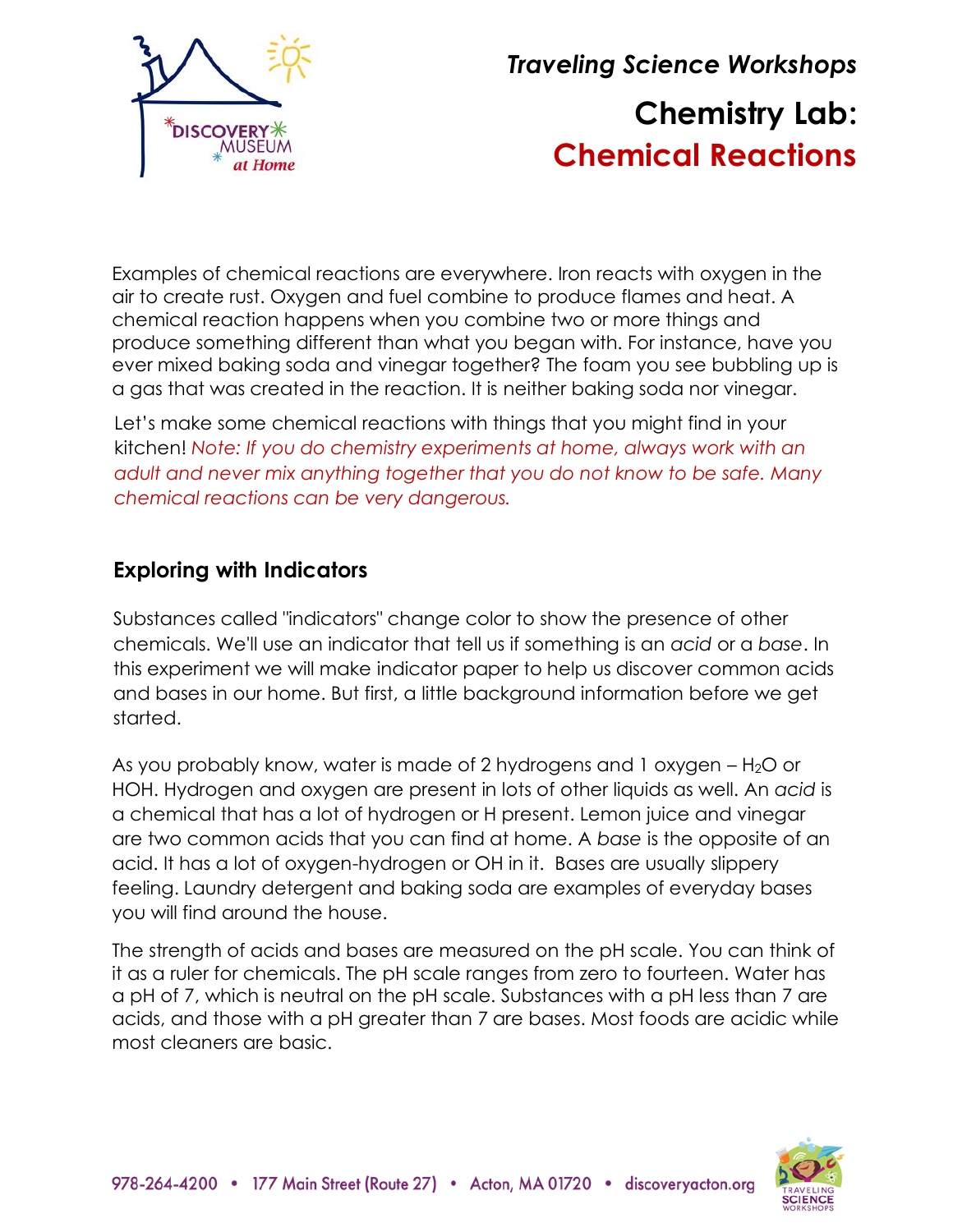A pH scale looks like this:



We can test whether common kitchen materials are acids or bases with the indicator paper we make.

# **Making and Using Purple Grape Juice Indicator Paper**

Red grape juice is an indicator of both acids and bases and will show whether an item is an acid or a base, as well as the relative strength of the acid or base.

## **Step 1: Make Indicator Paper**

## **Supplies**

*Be sure to ask an adult for help as you gather your supplies*

- **Purple grape juice**
- water
- □ coffee filter
- □ mixing bowl

## **What To Do**

Soak a coffee filter in grape juice for 10 minutes or more. Allow filter to dry for about an hour. (If you don't have time to wait, you can use the paper wet, but it will be a little bit messy.) Cut filter into strips.

*Be aware that purple grape juice can stain clothing. You may want to wear a cover-up or clothing that you don't mind getting dirty or stained.*

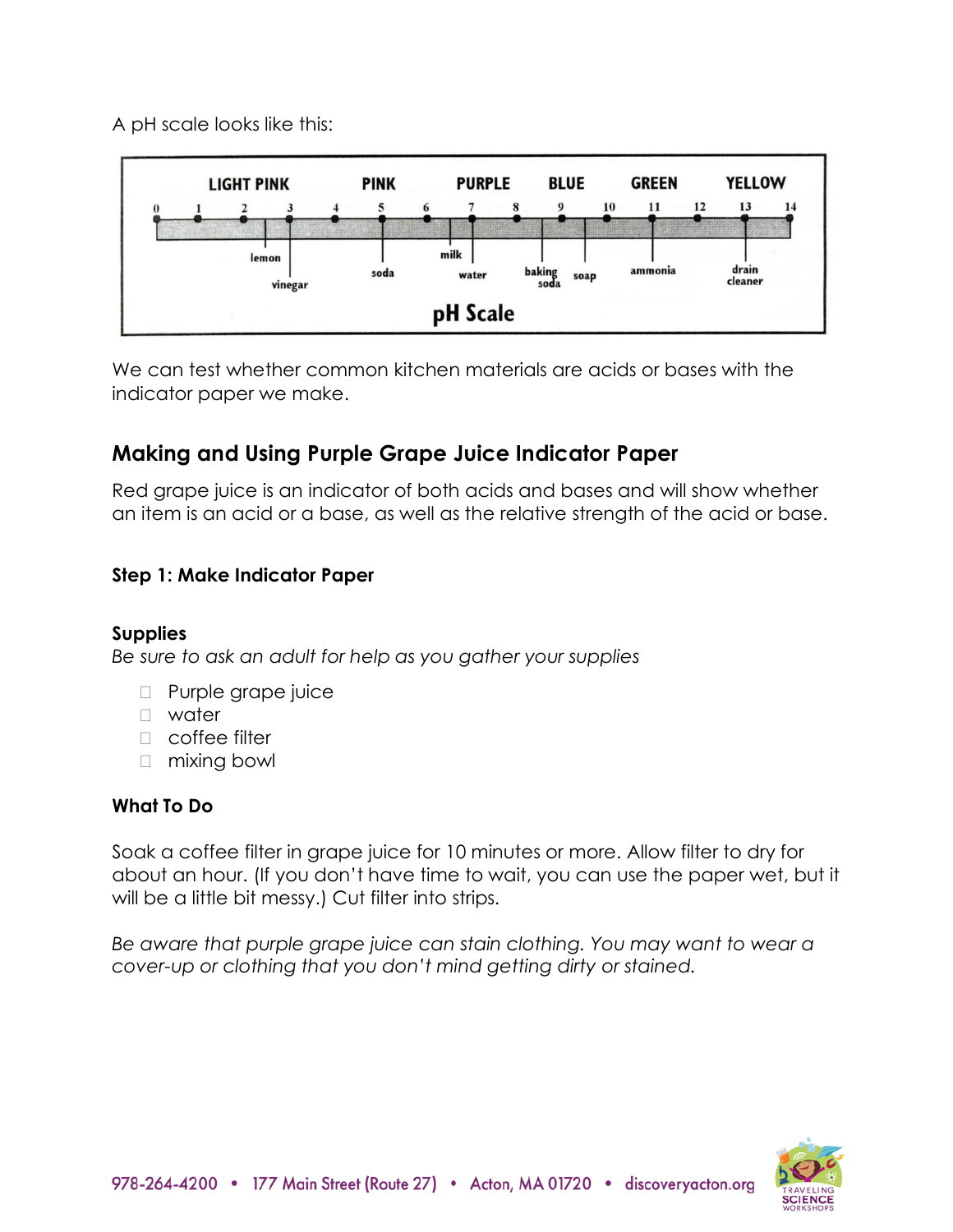### **Step 2: Experiment using Grape Juice Indicator Paper**

#### **Supplies**

*Be sure to ask an adult for help as you gather your supplies*

- □ clear plastic cups or glasses
- □ spoons or stir sticks
- $\Box$  a couple of Tablespoons of various chemicals such as: water, lemon juice, vinegar, lemon-lime soda (Sprite or 7-Up), equal parts baking soda and water mixed together to make a solution, dish or hand soap
- □ cotton swabs, toothpicks, or even your clean, dry fingers

*Warning: Mixing chemicals can be dangerous. Never mix chemicals without adult supervision.*

#### **What To Do**

Place your indicator strips on a clean, well rinsed, and thoroughly dried plate. Dip a cotton swab, toothpick, or clean finger into each chemical listed above and touch it to a strip of indicator paper. Use a new swab, toothpick, or clean finger for each chemical so that you do not mix your chemicals accidentally.

### What do you notice?

Do you observe a color change on the indicator paper?

#### Can you use this color change to determine which chemicals are acidic and which are basic?

#### **What Is Happening**

Acids turn purple grape juice indicator paper pink. Bases turn purple grape juice indicator paper green or blue.

*Note: if your indicator paper is on a plate or other surface that has a residue of soap or other chemical on it, it may interfere with the results of your experiment. Always be sure to rinse your plate well and dry it before placing your indicator strip on it. Even paper plates might have chemicals used in them that will cause a different result to occur.*

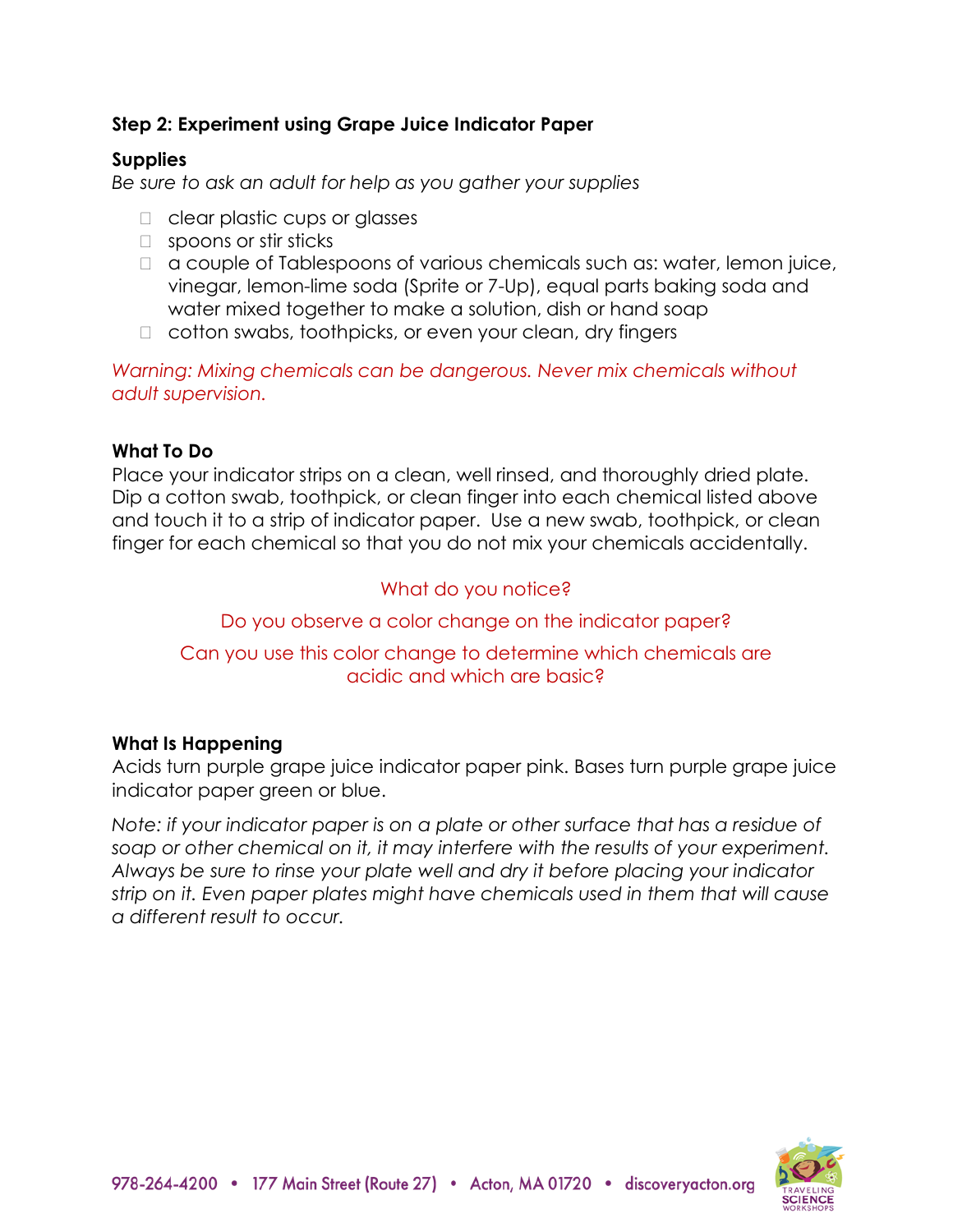# **Experiments with Grape Juice**

### **Supplies**

*Be sure to ask an adult for help as you gather your supplies*

- $\Box$  6 clean, clear cups or glasses
- $\Box$  6 Tbsp purple grape juice
- Water
- $\Box$  1 Tbsp of each of various chemicals such as: water, lemon juice, vinegar, lemon-lime soda (Sprite or 7-Up), equal parts baking soda and water mixed together to make a solution, dish or hand soap (or as many as you have available)
- $\Box$  6 clean spoons

## **What To Do:**

Fill each cup with 1 Tbsp purple grape juice and 1/2 cup water. Add 1 Tbsp of a single chemical to one of the cups and stir with a clean spoon. Continue to add a different chemical to each cup and stir with a clean spoon each time.

# What do you notice?

## Can you observe a color change in each cup?

Can you arrange the cups in a line resembling the pH scale? Start with the strongest acid on one end, neutral in the center, and the strongest base on the other end.

# **More To Try**

Make acid/base art using indicator papers, baking soda solution, and vinegar. cotton swabs, eyedroppers, or paintbrushes work well for applying the chemicals.

# **Penny Polish**

#### **Supplies**

*Be sure to ask an adult for help as you gather your supplies*

- □ A tarnished penny
- A small glass jar or plastic container with a tight-fitting lid that does not leak
- table salt
- **D** vinegar
- □ small bowl or cup
- $\Box$  paperclip

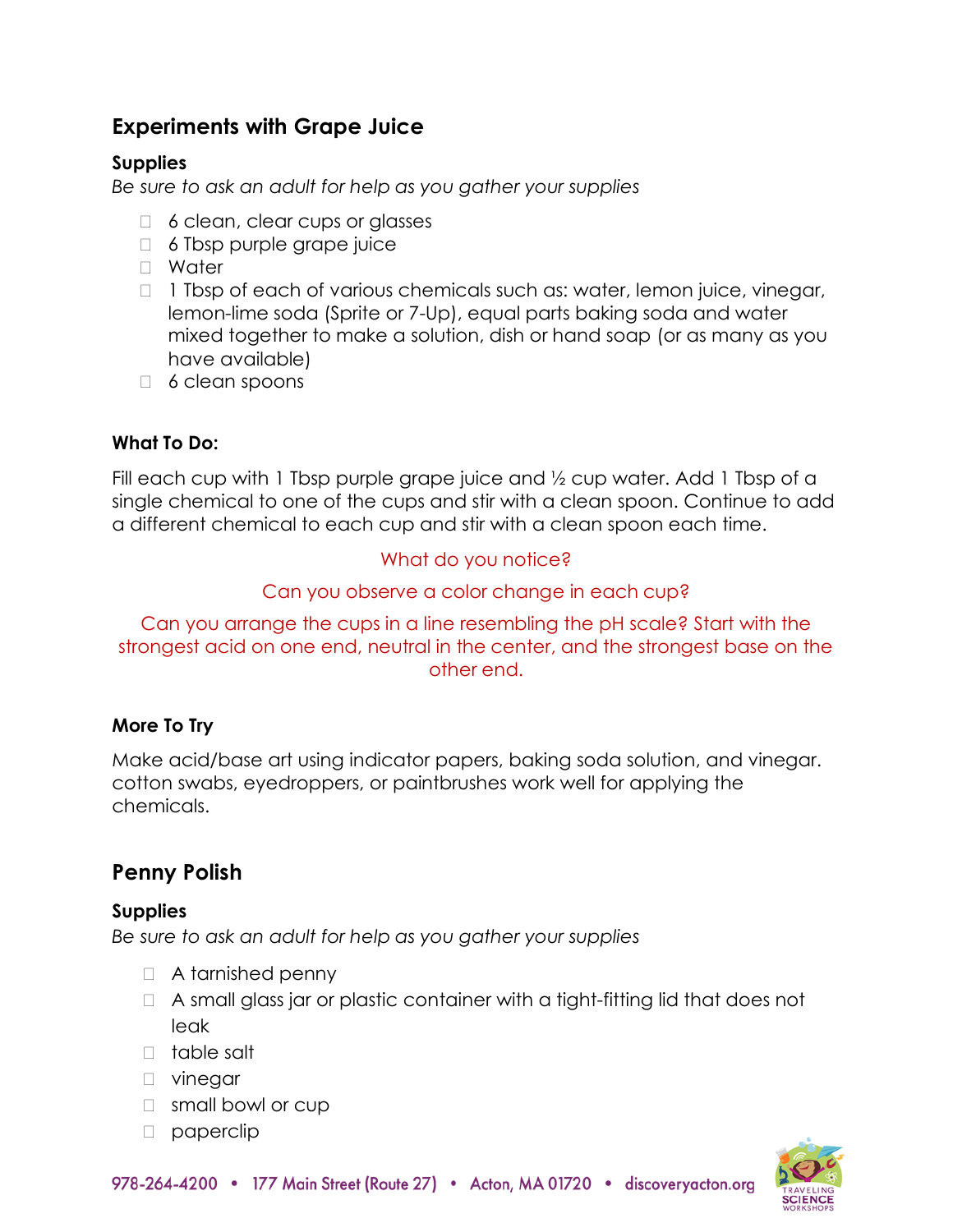#### **What To Do**

Add 1/8 of a cup of white vinegar to the jar or container. Add about 1 tsp of salt and stir until dissolved. Drop the penny into the jar or container and screw on the lid securely. Shake the jar with the penny vigorously for one minute. Pour the liquid from the container into a bowl and remove the penny. Dry the penny off and look at it.

#### Did shaking the penny in the salt and vinegar change the appearance of the penny? In what way?

#### **What Is Happening**

Vinegar is an acid. When you drop the penny into the vinegar and salt solution and shake it, the tarnished copper on the penny reacts with acid and the salt scrubs it off. There is now copper tarnish dissolved in the vinegar.

#### **More To Try**

Pour the leftover vinegar mixture back into the jar and drop a paperclip into it. Leave it set on a table or counter for at least an hour or two. Come back and look at it periodically.

#### What do you notice?

#### Has your paperclip changed in appearance?

#### **What Is Happening**

Over time the metal of the paperclip reacts with the copper tarnish, and the paperclip becomes plated in copper (see photo). If you do not notice a change, let the paperclip sit for several more hours or even overnight.



# **Invisible Ink**

#### **Supplies** *Be sure to ask an adult for help as you gather your supplies*

- □ Baking Soda
- Water
- $\Box$  Plastic cup or a glass
- □ Cotton swab, paintbrush, or your finger to act as a "pen"

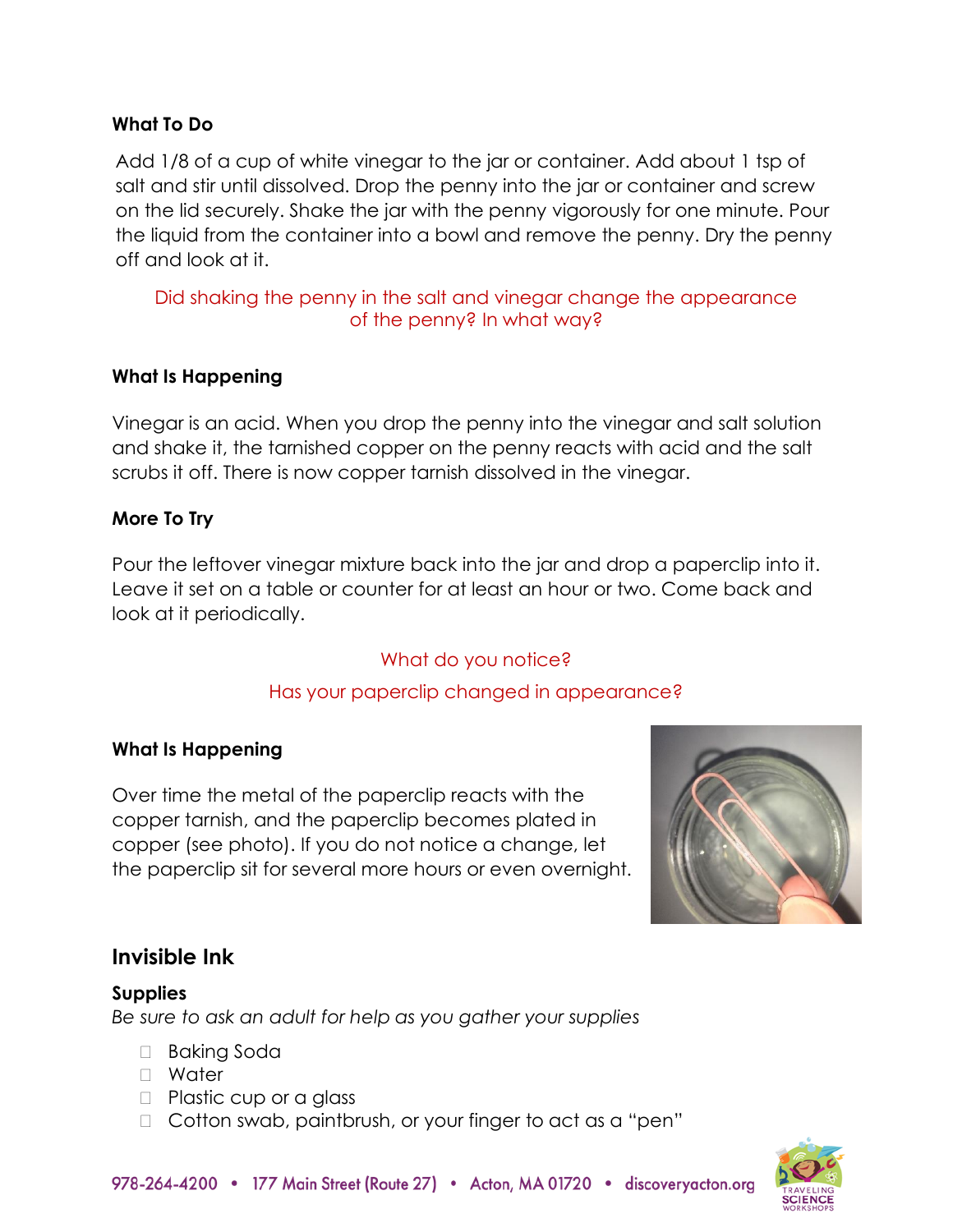- $\Box$  Piece of white paper
- D Oven
- □ An adult to supervise

#### **What To Do**

Mix equal parts water and baking soda and stir to dissolve. Dip your "pen" or paintbrush in the solution and use it to write a message onto white paper. Allow the ink to dry.

To discover the message, heat your oven to 400 degrees Fahrenheit. Place the paper on a baking sheet and bake for 5 -10 minutes. Remove the baking sheet from the oven and allow it to cool.

Then, examine your paper.

Can you read the message?

#### **What Is Happening**

When you heat the paper, the baking soda and water solution burns faster than the rest of the paper, and your message becomes visible.

#### **More To Try**

**Invisible Ink Alternative**. Instead of baking your paper, you can paint over your secret message using purple grape juice. Just as in our first activity, the reaction between the acid in the juice and the base in the "ink" will cause it to change color.

## **Share Your Discoveries with Us!**

We want to know about your Chemistry explorations. Share your experience with us in any of the following ways:

- Draw a picture
- Take photos of your results
- Write down what happened, what surprised you, what didn't surprise you, or anything else that was fun or interesting about your experiences.

Then email us at [myhomediscoveries@discoveryacton.org.](mailto:myhomediscoveries@discoveryacton.org) We can't wait to hear from you!